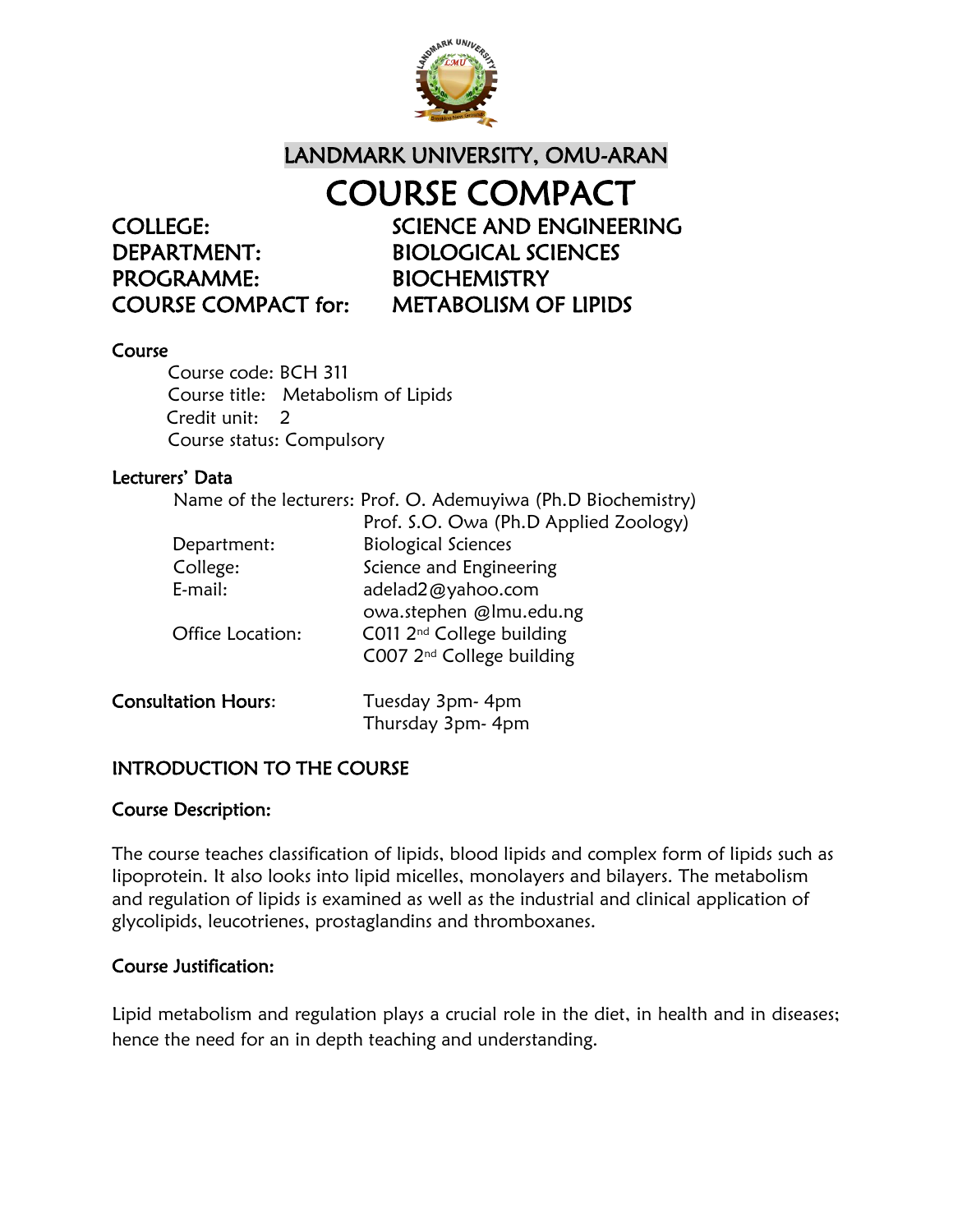## Course objectives

At the end of this course, students would be able to:

- 1. Classify lipids
- 2. Describe lipid micelles, monolayers and bilayers and their applications
- 3. Understand degradation and biosynthesis of lipids
- 4. Explain how fat metabolism can be regulated
- 5. Enumerate the industrial and clinical application of selected lipids

## Course Content:

Classification of lipids, Blood lipids and the lipoprotein system. Lipid micelles, monolayers and bilayers: Oxidation of fats, general biosynthesis of lipids, phospholipids and sphingolipids, unsaturated and essential fatty acids, adipose tissue, regulation of the metabolism of fats, ketosis, cholesterol metabolism. Industrial and clinical application of glycolipids, leucotrienes, prostaglandins and thromboxanes

## Course Expectations:

Attendance and full participation in Class is required from students

| S/N | <b>GRADING</b>                            | SCORE (%) |
|-----|-------------------------------------------|-----------|
| 1.  | <b>Continuous Assessments</b>             |           |
|     | $\bullet$ C.Al                            | 7%        |
|     | • C.All (Mid-Semester Test)               | 15%       |
|     | C.AIII                                    | 8%        |
| 2.  | Assignment                                |           |
| 3.  | Practical (Laboratory work)/ Case Studies | 10%       |
| 4.  | <b>Final Examination</b>                  | 60%       |
| 5.  | Total                                     | 100       |

## Course Delivery Strategies:

Course delivery will be by electronic method, giving explanation and establishing scientific facts while creating inquisitiveness in the minds of the students. Assignments will be given periodically. Students may be grouped for the laboratory work.

## Course Duration:

Three hours per week for 15 weeks (45hours)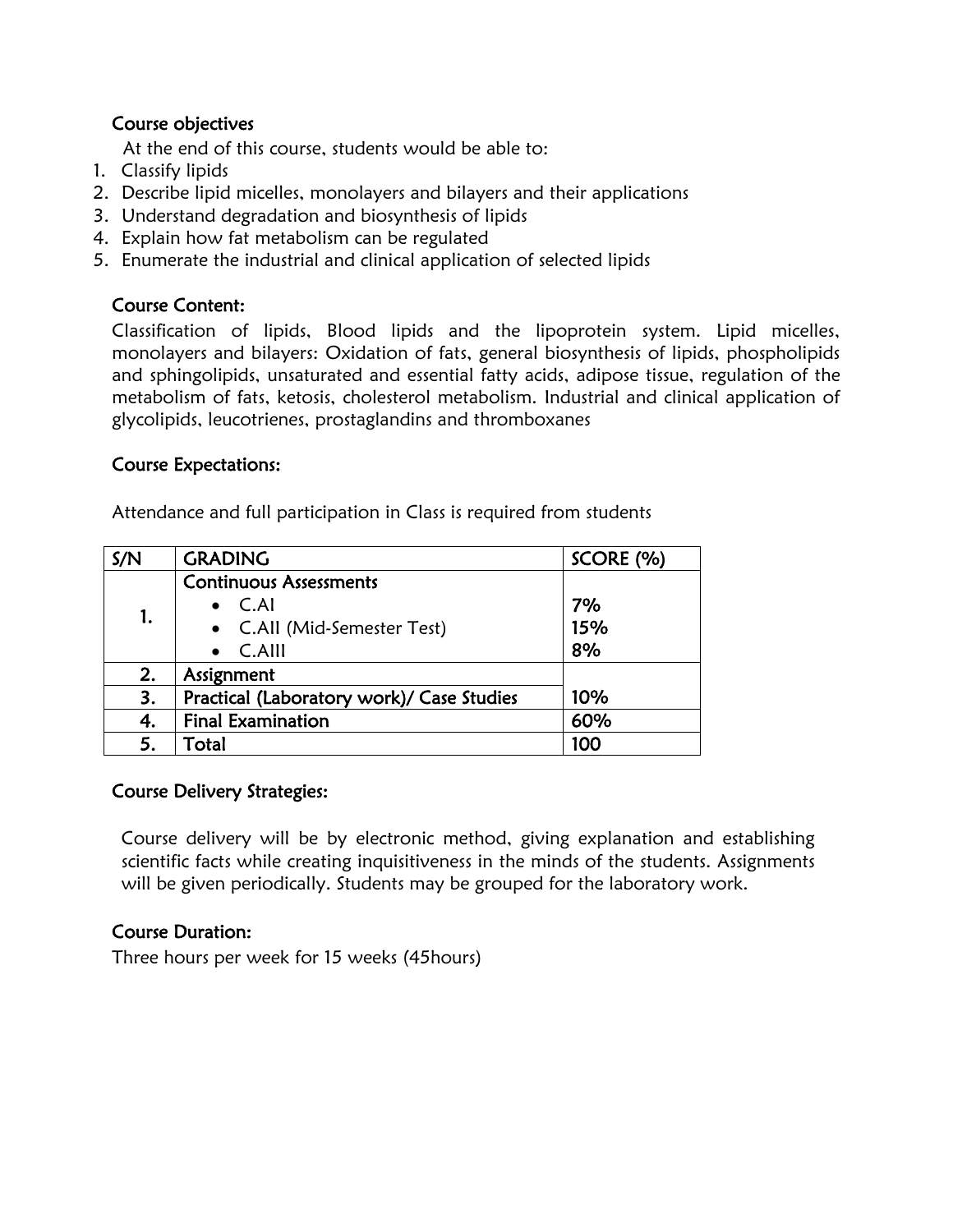# LECTURE CONTENT

## Module 1

| Week 1:                     | <b>Classification of Lipids</b>                                                                  |  |
|-----------------------------|--------------------------------------------------------------------------------------------------|--|
| Objective:                  | The students at the end of the lectures for the week should be able to:                          |  |
|                             | 1. Identify the classes or/and sub-classes which different lipids<br>belong                      |  |
|                             | 2. Know the significance of lipids                                                               |  |
| Description:                |                                                                                                  |  |
| First hour:<br>Second hour: | Hydrolyzable and non-hydrolyzable lipids<br>Characteristics, components and applications of each |  |

## Study Questions:

- 1. Classify lipids
- 2. Describe the components of gangliosides and its biologal application

## Recommended reading

- 1. Nelson, D. L. and. Cox, M. M. (2005): Lehninger's.Principles.of.Biochemistry. 4th. Edition. W. H Freeman and Company, New York. ISBN: 1-4039-4876-3.
- 2. Voet D. and Voet J.G. (2011). Biochemistry, fourth edition. John Wiley and Sons Inc
- 3. Garrett Reginald H. and Grisham Charles M. (2007). Biochemistry. Updated Third Edition. Brooks/ Cole. ISBN 0-495-11912-1
- 4. Harper's Illustrated Biochemistry, (2003) twenty-sixth edition. McGraw-Hill companies limited. ISBN-0-07-121766-5

## Week 2: Blood lipids and the lipoprotein system

Objectives: The students at the end of the lectures for the week should be able to:

- 1. Describe the significance and classify the lipoprotein system
- 2. Describe what makes High Density Lipoprotein (HDL) good cholesterol

Description: First hour: Introduction to lipids and lipoproteins in the blood Second hour: Types of lipids and lipoproteins, Physicochemical properties

## Study Question:

- 1. What is the basis of the classification of Lipoproteins?
- 2. Give an highlight of the categories of lipoproteins and state the functions of ewach group.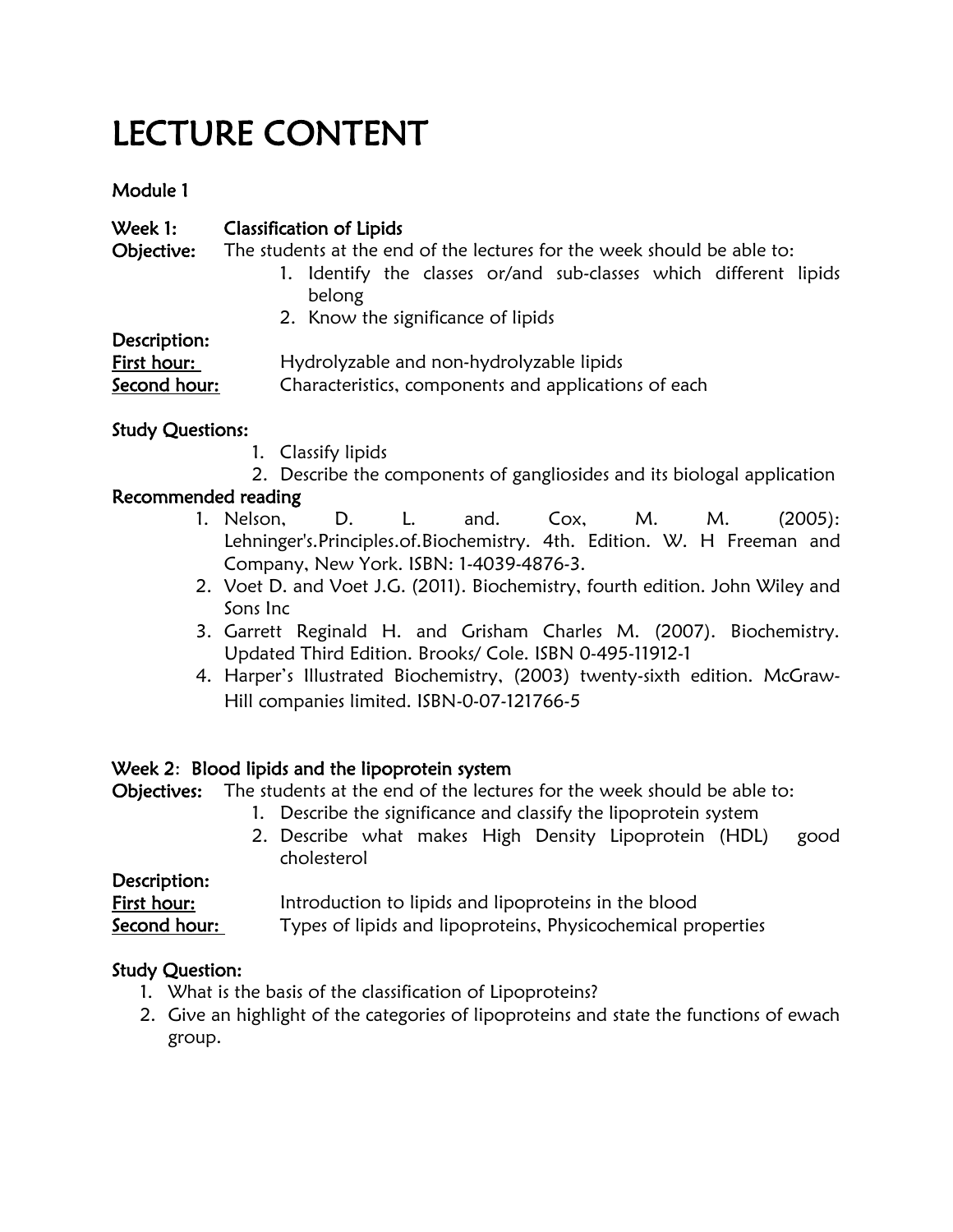## Recommended reading

- 1. Nelson, D. L. and. Cox, M. M. (2005): Lehninger's.Principles.of.Biochemistry. 4th. Edition. W. H Freeman and Company, New York. ISBN: 1-4039-4876-3.
- 2. Voet D. and Voet J.G. (2011). Biochemistry, fourth edition. John Wiley and Sons Inc
- 3. Garrett Reginald H. and Grisham Charles M. (2007). Biochemistry. Updated Third Edition. Brooks/ Cole. ISBN 0-495-11912-1
- 4. Harper's Illustrated Biochemistry, (2003) twenty-sixth edition. McGraw-Hill companies limited. ISBN-0-07-121766-5

## Week 3: Lipid micelles, monolayers and bilayer

Objectives: The students at the end of the lectures for the week should be able to:

1. Describe the lipid bilayer system

#### Description:

First hour: Lipid micelles, monolayers and their applications Second hour: bilayers, liposomes and their applications

#### Study Question:

1. What structural lipid aggregate type achieves maximal stability in an aqueous environment?

#### Recommended reading

- 1. Nelson, D. L. and. Cox, M. M. (2005): Lehninger's.Principles.of.Biochemistry. 4th. Edition. W. H Freeman and Company, New York. ISBN: 1-4039-4876-3.
- 2. Voet D. and Voet J.G. (2011). Biochemistry, fourth edition. John Wiley and Sons Inc
- 3. Garrett Reginald H. and Grisham Charles M. (2007). Biochemistry. Updated Third Edition. Brooks/ Cole. ISBN 0-495-11912-1
- 4. Harper's Illustrated Biochemistry, (2003) twenty-sixth edition. McGraw-Hill companies limited. ISBN-0-07-121766-5

## Week 4: Oxidation of fats

Objectives: The students at the end of the lectures for the week should be able to:

1. Describe the steps involved in the degradation of fats

#### **Description**

| First hour:  | $\beta$ -oxidation of fatty acids |
|--------------|-----------------------------------|
| Second hour: | $\beta$ -oxidation of fatty acids |

#### Study Question:

1. Describe the β-oxidation of fatty acid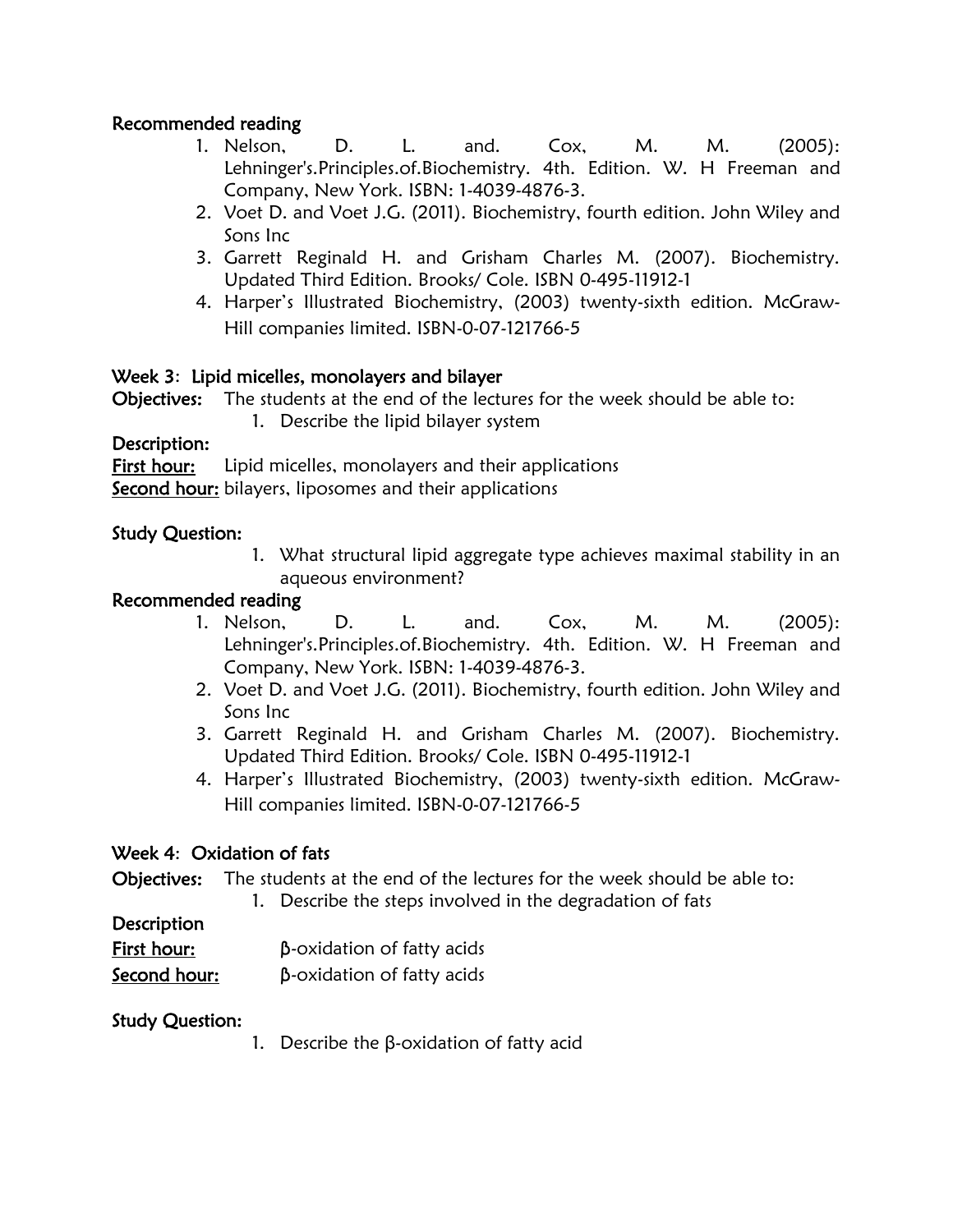## Recommended reading

- 1. Nelson, D. L. and. Cox, M. M. (2005): Lehninger's.Principles.of.Biochemistry. 4th. Edition. W. H Freeman and Company, New York. ISBN: 1-4039-4876-3.
- 2. Voet D. and Voet J.G. (2011). Biochemistry, fourth edition. John Wiley and Sons Inc
- 3. Garrett Reginald H. and Grisham Charles M. (2007). Biochemistry. Updated Third Edition. Brooks/ Cole. ISBN 0-495-11912-1
- 4. Harper's Illustrated Biochemistry, (2003) twenty-sixth edition. McGraw-Hill companies limited. ISBN-0-07-121766-5

## Week 5: General biosynthesis of lipids

Objectives: The students at the end of the lectures for the week should be able to:

1. Describe the stages of cholesterol biosynthesis

Description: First hour: Second hour: Study Question:

1. Describe the biosynthesis of cholesterol

## Recommended reading

- 1. Nelson, D. L. and. Cox, M. M. (2005): Lehninger's.Principles.of.Biochemistry. 4th. Edition. W. H Freeman and Company, New York. ISBN: 1-4039-4876-3.
- 2. Voet D. and Voet J.G. (2011). Biochemistry, fourth edition. John Wiley and Sons Inc
- 3. Garrett Reginald H. and Grisham Charles M. (2007). Biochemistry. Updated Third Edition. Brooks/ Cole. ISBN 0-495-11912-1
- 4. Harper's Illustrated Biochemistry, (2003) twenty-sixth edition. McGraw-Hill companies limited. ISBN-0-07-121766-5

## Week 6: Phospholipids and Sphingolipids

Objectives: The students at the end of the lectures for the week should be able to:

1. Describe the stages involved in the biosynthesis of phospholipids and sphingolipids

## Description:

First hour: Glycerophospholipids and Sphingolipids

**Second hour:** Biosynthesis of sphingolipids

## Study Question:

1. Describe the biosynthesis of phospholipids and sphingolipids

## Recommended reading

- 1. Nelson, D. L. and. Cox, M. M. (2005): Lehninger's.Principles.of.Biochemistry. 4th. Edition. W. H Freeman and Company, New York. ISBN: 1-4039-4876-3.
- 2. Voet D. and Voet J.G. (2011). Biochemistry, fourth edition. John Wiley and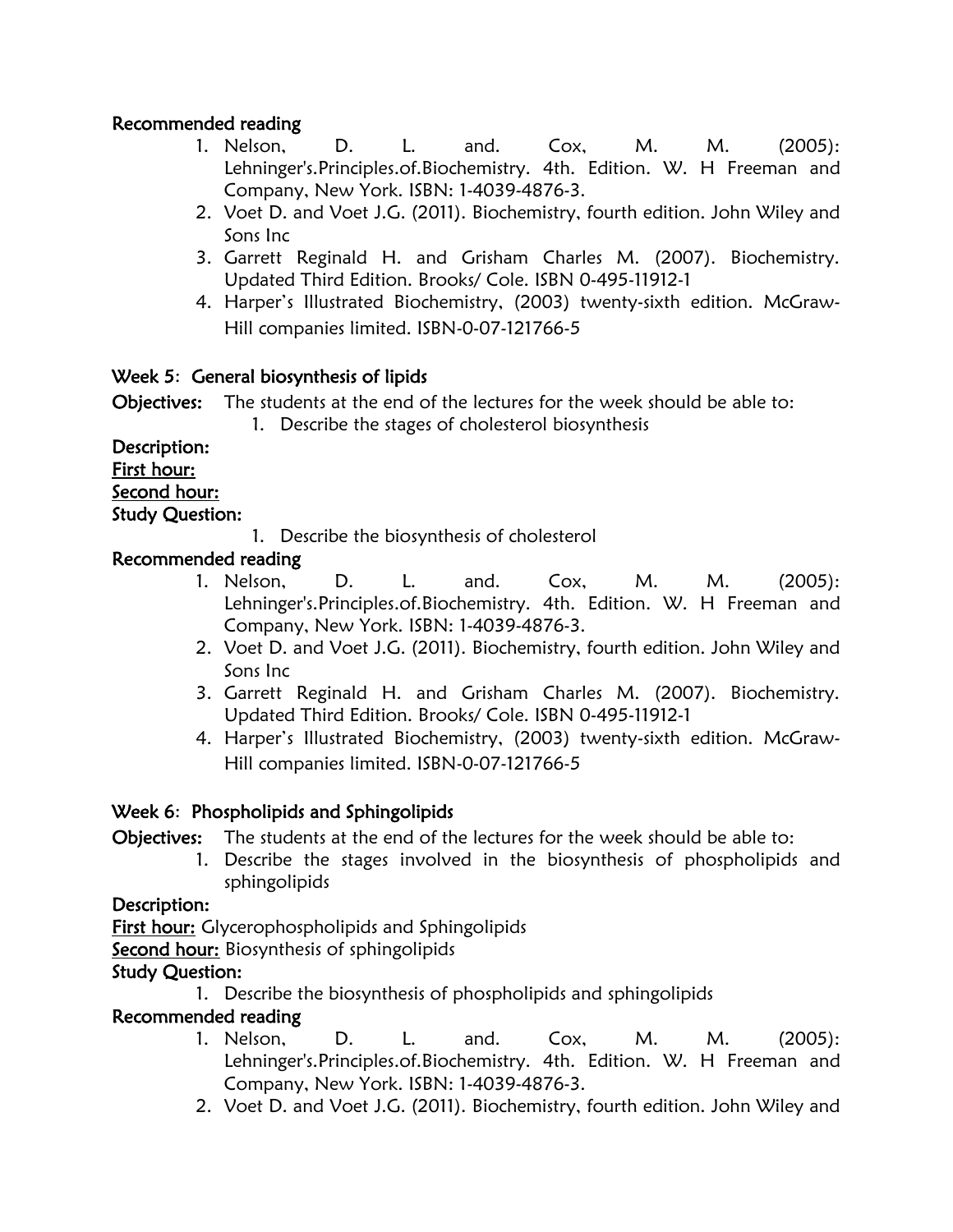Sons Inc

- 3. Garrett Reginald H. and Grisham Charles M. (2007). Biochemistry. Updated Third Edition. Brooks/ Cole. ISBN 0-495-11912-1
- 4. Harper's Illustrated Biochemistry, (2003) twenty-sixth edition. McGraw-Hill companies limited. ISBN-0-07-121766-5

## Week 7: Unsaturated and essential fatty acids

Objectives: The students at the end of the lectures for the week should be able to:

1. Enumerate the unsaturated and essential fatty acids

## Description:

First hour: Arachidonic acid and its metabolites

Second hour: Essential fatty acid

## Study Question:

1. How are the essential fatty acids synthesized?

## Recommended reading

- 1. Nelson, D. L. and. Cox, M. M. (2005): Lehninger's Principles of Biochemistry. 4th. Edition. W. H Freeman and Company, New York. ISBN: 1-4039-4876-3.
- 2. Voet D. and Voet J.G. (2011). Biochemistry, fourth edition. John Wiley and Sons Inc
- 3. Garrett Reginald H. and Grisham Charles M. (2007). Biochemistry. Updated Third Edition. Brooks/ Cole. ISBN 0-495-11912-1
- 4. Harper's Illustrated Biochemistry, (2003) twenty-sixth edition. McGraw-Hill companies limited. ISBN-0-07-121766-5

## Week 8: Adipose tissue

Objective: The students at the end of the lectures for the week should be able to:

1. Understand how the adipose tissue manage fat stores

## **Description**

## Study Question:

1. How does the adipose tissue manage fat stores?

## Recommended reading

- 1. Nelson, D. L. and. Cox, M. M. (2005): Lehninger's.Principles.of.Biochemistry. 4th. Edition. W. H Freeman and Company, New York. ISBN: 1-4039-4876-3.
- 2. Voet D. and Voet J.G. (2011). Biochemistry, fourth edition. John Wiley and Sons Inc
- 3. Garrett Reginald H. and Grisham Charles M. (2007). Biochemistry. Updated Third Edition. Brooks/ Cole. ISBN 0-495-11912-1
- 4. Harper's Illustrated Biochemistry, (2003) twenty-sixth edition. McGraw-Hill companies limited. ISBN-0-07-121766-5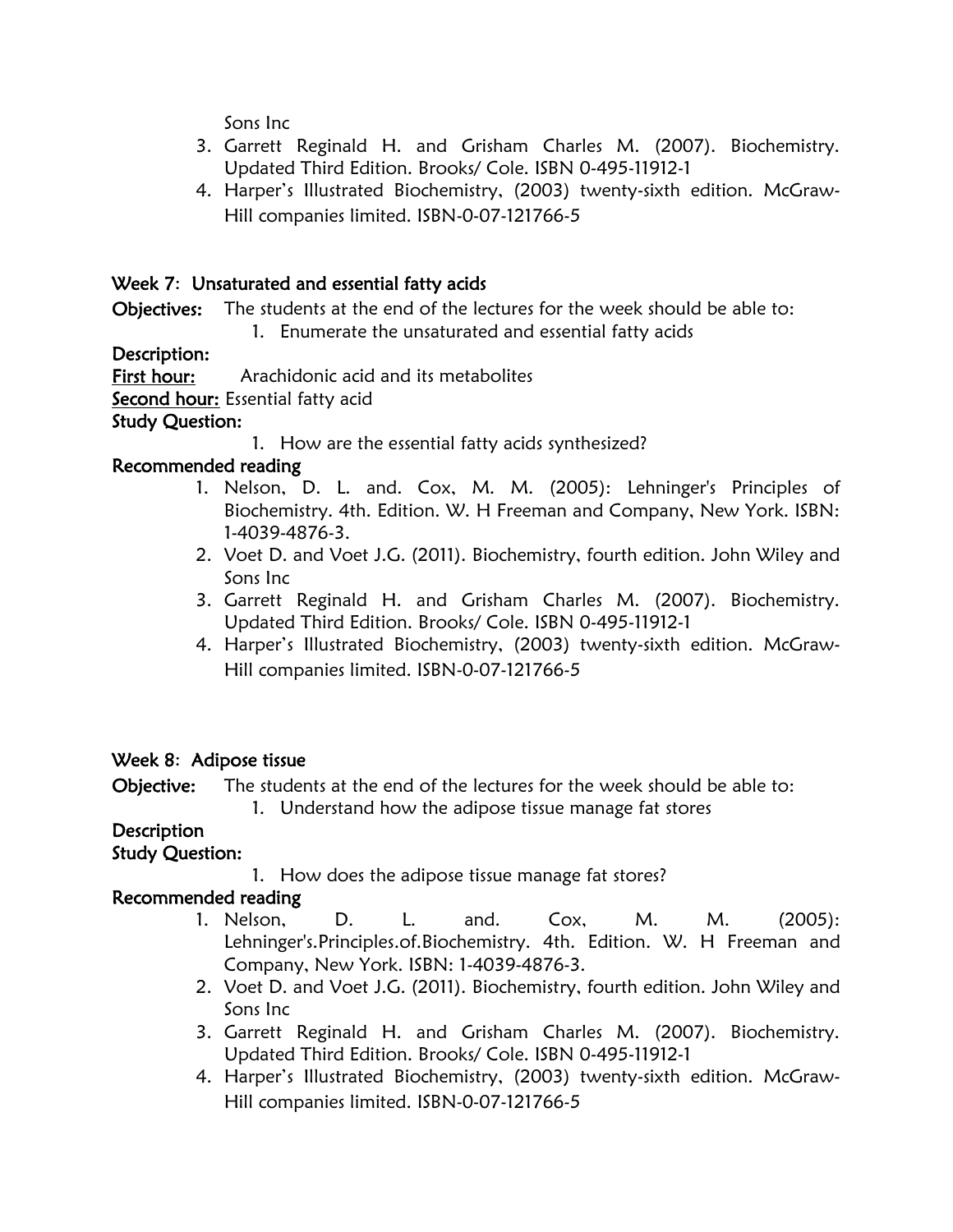## Week 9: Regulation of the metabolism of fats

Objective: The students at the end of the lectures for the week should be able to:

1. Explain the regulation of the metabolism of fats

## **Description**

First hour: Nutritional status as a regulator of the metabolism of fats

Second hour: Role of insulin in the regulation of lipogenesis

## Study Question:

- 1. How is fat metabolism regulated?
- 2. Describe the role of insulin in the regulation of lipogenesis

## Recommended reading

- 1. Nelson, D. L. and. Cox, M. M. (2005): Lehninger's.Principles.of.Biochemistry. 4th. Edition. W. H Freeman and Company, New York. ISBN: 1-4039-4876-3.
- 2. Voet D. and Voet J.G. (2011). Biochemistry, fourth edition. John Wiley and Sons Inc
- 3. Garrett Reginald H. and Grisham Charles M. (2007). Biochemistry. Updated Third Edition. Brooks/ Cole. ISBN 0-495-11912-1
- 4. Harper's Illustrated Biochemistry, (2003) twenty-sixth edition. McGraw-Hill companies limited. ISBN-0-07-121766-5

## Week 10: Ketosis

Objective: The students at the end of the lectures for the week should be able to:

1. Enumerate the fuel types that can be used to meet the metabolic demands of the body and what situations call for their use

## Description:

First hour: Introduction to ketosis

Second hour: Acetone, acetoacetate and β-hydroxyl butyric acid

## Study Question:

1. Describe the formation of ketone bodies from acetyl coA

## Recommended reading

- 1. Nelson, D. L. and. Cox, M. M. (2005): Lehninger's.Principles.of.Biochemistry. 4th. Edition. W. H Freeman and Company, New York. ISBN: 1-4039-4876-3.
- 2. Voet D. and Voet J.G. (2011). Biochemistry, fourth edition. John Wiley and Sons Inc
- 3. Garrett Reginald H. and Grisham Charles M. (2007). Biochemistry. Updated Third Edition. Brooks/ Cole. ISBN 0-495-11912-1
- 4. Harper's Illustrated Biochemistry, (2003) twenty-sixth edition. McGraw-Hill companies limited. ISBN-0-07-121766-5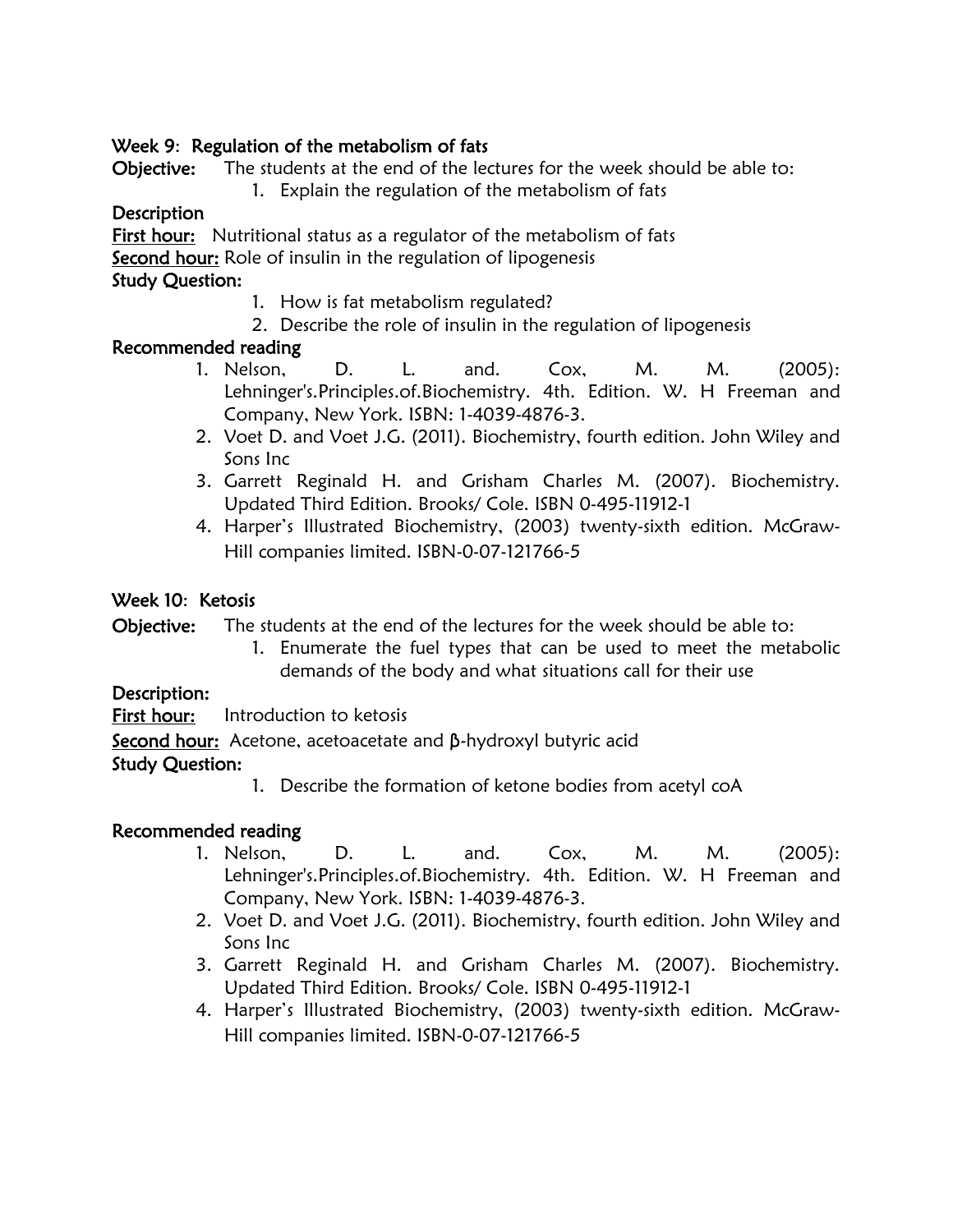#### Week 11: Cholesterol metabolism

Objective: The students at the end of the lectures for the week should be able to:

1. Describe the stages of cholesterol biosynthesis

#### Description:

First hour: Cholesterol

**Second hour:** Stages of cholesterol synthesis

#### Study Question:

1. Describe the biosynthesis of cholesterol

## Recommended reading

- 1. Nelson, D. L. and. Cox, M. M. (2005): Lehninger's.Principles.of.Biochemistry. 4th. Edition. W. H Freeman and Company, New York. ISBN: 1-4039-4876-3.
- 2. Voet D. and Voet J.G. (2011). Biochemistry, fourth edition. John Wiley and Sons Inc
- 3. Garrett Reginald H. and Grisham Charles M. (2007). Biochemistry. Updated Third Edition. Brooks/ Cole. ISBN 0-495-11912-1
- 4. Harper's Illustrated Biochemistry, (2003) twenty-sixth edition. McGraw-Hill companies limited. ISBN-0-07-121766-5

## Week 12: Industrial and clinical application of glycolipids, leukotrienes, prostaglandins and thromboxanes

Objective: The students at the end of the lectures for the week should be able to:

- 1. Describe the synthesis of leukotrienes, prostaglandins and thromboxanes from arachidonic acid
- 2. Give an industrial and clinical application of each

## Description:

First hour: Introduction to eicosanoids

Second hour: Biomedical importance of lipids

## Study Question:

- 1. Enumerate the physiological effects of eicosanoids
- 2. Highlight the industrial use of glycolipids

## Recommended reading

- 1. Nelson, D. L. and. Cox, M. M. (2005): Lehninger's.Principles.of.Biochemistry. 4th. Edition. W. H Freeman and Company, New York. ISBN: 1-4039-4876-3.
- 2. Voet D. and Voet J.G. (2011). Biochemistry, fourth edition. John Wiley and Sons Inc
- 3. Garrett Reginald H. and Grisham Charles M. (2007). Biochemistry. Updated Third Edition. Brooks/ Cole. ISBN 0-495-11912-1
- 4. Harper's Illustrated Biochemistry, (2003) twenty-sixth edition. McGraw-Hill companies limited. ISBN-0-07-121766-5

#### Weeks 13 & 14: Revision